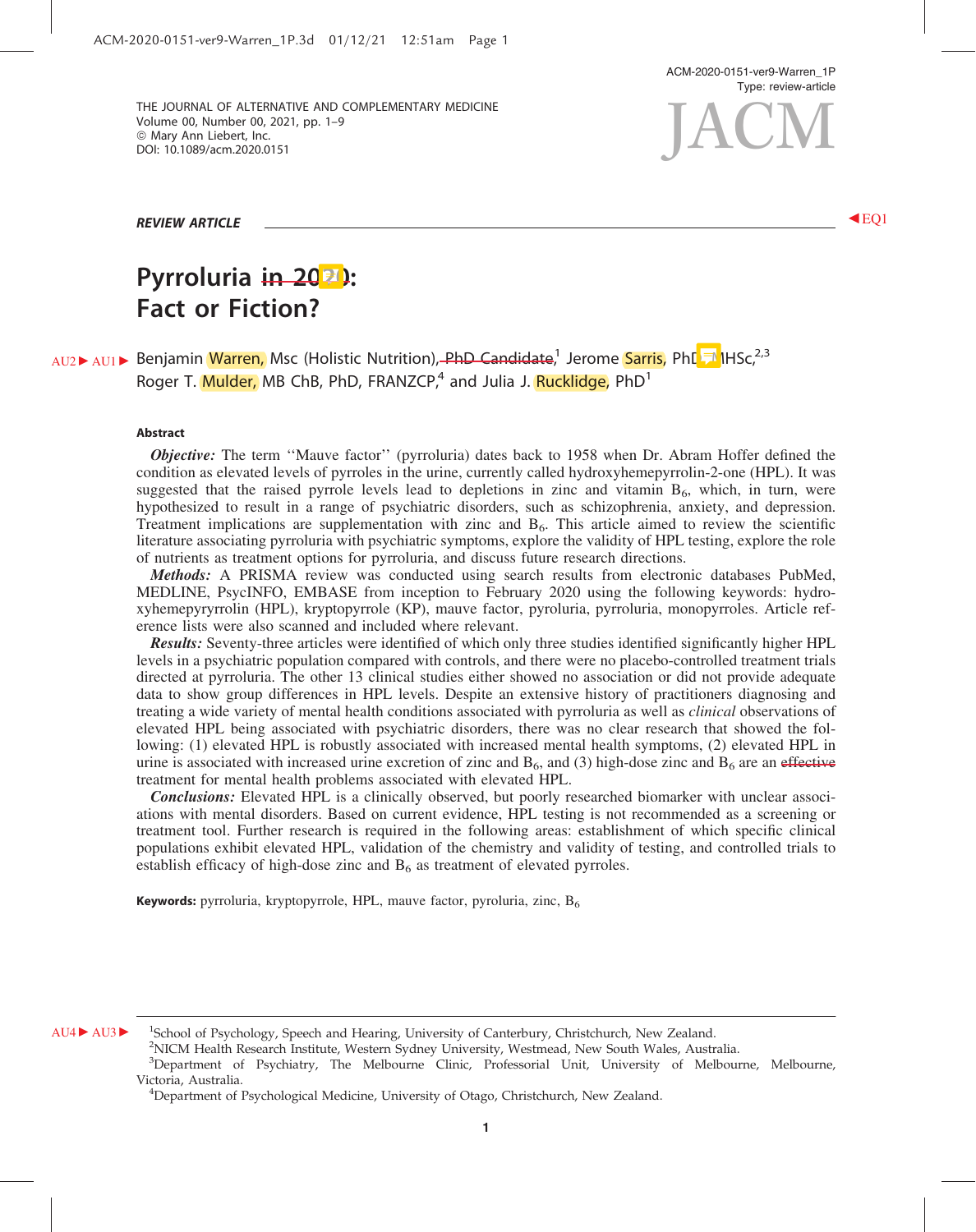# **Introduction**

AUGE PYRROLURIA (ALSO KNOWN as kryptopyrrole [KP], pyr-<br>role, or mauve factor-disorder) is a controversial condition defined by the presence of elevated levels of pyrroles in the urine believed to increase urine losses of zinc and  $B_6$ , through binding with the pyrrole.

> Currently, clinicians and laboratories worldwide are testing and ''treating'' tens of thousands of psychiatric patients with high-dose nutrient therapy, often utilizing zinc and  $B_6$ , based on urine metabolite results identifying elevated ''pyrroles.'' Indeed, as of 2016, one laboratory in Australia had tested over 20,000 patients for pyrroluria, typically using 20 mcg/dL as the arbitrary cutoff point for determining elevated pyrroles (V. Dahlia, Personal Communication, 2016). Many hundreds of psychiatrists and other medical professionals in Australia have been trained to diagnose and treat this condition via a training course run by Bio-balance Health Australia and the Walsh Research In stitute (A. Harrington, Personal Communication, 2017). References to ''pyroluria'' are ubiquitous on the internet, with various subjective questionnaires developed to assist a person to ''diagnose'' or provide ''treatment'' for the condition. For example, in early 2020, a Google search for pyroluria/pyrroluria produced over 64,000 results. One Facebook support group named ''pyroluria'' has over 9300 followers.<sup>1</sup> In contrast, a PubMed search of pyrroluria produced only two hits, and its alternative spelling, pyroluria, produced just a single hit. Considering that thousands of people are being identified with this condition and treated with high doses of nutrients, it is essential that the scientific merit of this condition is investigated.

> Pyrroluria was historically named by the Hoffer Group in 1958 after the discovery of a ''lavender'' (mauve) color appearing on the chromatographic paper containing the urine of psychiatric patients, specifically people identified with schizophrenia, a color not observed in controls. $2-4$ They were searching for a biochemical origin for schizophrenia and wondered whether the cause of the ''lavender'' color was associated with the psychiatric symptoms in some way. The mauve color was later discovered to be caused by the presence of elevated levels of a pyrrole, hydroxyhemepyrrolin-2-one (HPL), leading to the naming of the presence of these pyrroles in the urine as ''pyrroluria."<sup>5</sup> This biomarker discovery then led to 60 years of documentations in the scientific and popular literature of how this biomarker might be associated with psychiatric disorders.

#### Aims and Methods

This review aimed to systematically document the research behind the clinical observations between HPL and psychiatric diagnoses, the validity of HPL testing, and treatment of pyrroluria. Utilizing PRISMA guidelines  $F1 \triangleright$  (Fig. 1), electronic databases PubMed, MEDLINE, PsycINFO, and EMBASE were searched from inception to February 2020 using the following keywords: ''hydroxyhemepyryrrolin'' or ''kryptopyrrole'' or ''mauve factor'' or ''pyrroluria'' or ''pyroluria,'' or ''pyrolluria'' or ''monopyrroles.''<sup>6</sup> Article reference lists were also scanned and included where relevant. After eliminating unrelated results  $(n=3)$ , protocols  $(n=2)$ , and duplicates  $(n=99)$ , 73 journal articles were identified covering clinical observations between HPL and mental health disorders  $(n=16)$ , biochemistry and toxicology (*n* = 30), validity of HPL and HPL testing  $(n=16)$ , and treatment  $(n=11)$ .

#### Results

### Clinical observations

Given the long history of identifying HPL and clinical use, below the authors systematically and chronologically describe the empirical research supporting the association between psychiatric disorders and elevated HPL.

As mentioned, pyrroluria was first associated with schizophrenia by Hoffer's Group, with estimates of pyrroluria ranging from 36% in one sample of 222 individuals with schizophrenia to 69% of 39 individuals with schizophrenia,<sup>7,8</sup> while Hoffer reported in a review that  $75\%$  of persons diagnosed with schizophrenia showed elevated HPL.<sup>3</sup> In 1965, O'Reilly, Ernest and Hughes published results from HPL testing done within a hospital setting.<sup>9</sup> They tested 850 children and adults with a range of mental and physical health disorders. Twelve percent of 411 individuals with physical disorders returned an elevated HPL test and 52.3% of 86 individuals diagnosed with schizophrenia had a positive HPL test; however, no statistical comparisons of the groups were performed.<sup>1</sup> In 1967, Sohler et al. showed significantly higher HPL excretion in individuals with schizophrenia  $(n=20)$  compared with laboratory staff  $(n=20)$  from the New Jersey Neuro-psychiatric Institute.<sup>10</sup> In 1973 and 1974, Carl Pfeiffer primarily studied people with schizophrenia in sanatoriums.<sup>11,12</sup> Pfeiffer observed that pyrroluria was present in 30%–40% of those with schizophrenia compared with 5%–10% of people without schizophrenia, using a urine cutoff of  $20 \text{ nmol/L}$ .<sup>12</sup> Pfeiffer also observed a nonsignificant decrease in zinc excretion in individuals with schizophrenia compared with controls when given high-dose  $B_6$ .<sup>12</sup> While increased excretion of zinc and  $B_6$  was cited by Pfeiffer, no other studies replicated this claim.

Other studies have not documented this association between high HPL and psychiatric illness.<sup>13–16</sup> For example, Gorchein found no significant differences in the concentration of HPL in people with schizophrenia  $(n=146)$  compared with general medical patients  $(n=42)$ .<sup>17</sup> Cruz and Vogel compared HPL levels in urine samples of healthy individuals  $(n = 10)$  versus individuals diagnosed with schizophrenia  $(n=9)$  and found no significant differences between groups, but with a very small sample size, this is not unexpected.<sup>18</sup>

Through the mid-1980s to 2008, very little research and clinical observations were published on pyrroluria. The Hoffer group published an editorial, but no further evidence could be drawn from it.<sup>3</sup> Walsh at al. studied data from 8000 patients treated at the Pfeiffer Treatment Center over a 10 year period for a variety of psychological disorders (including attention-deficit/hyperactivity disorder, conduct disorder, oppositional-defiant disorder, and other behavioral disorders). Elevated HPL was observed in 32.9% of the study population.<sup>19</sup> Issacson et al. performed a retrospective study of 41 autistic children treated through the Pfeiffer Treatment Center, finding nearly 50% to have elevated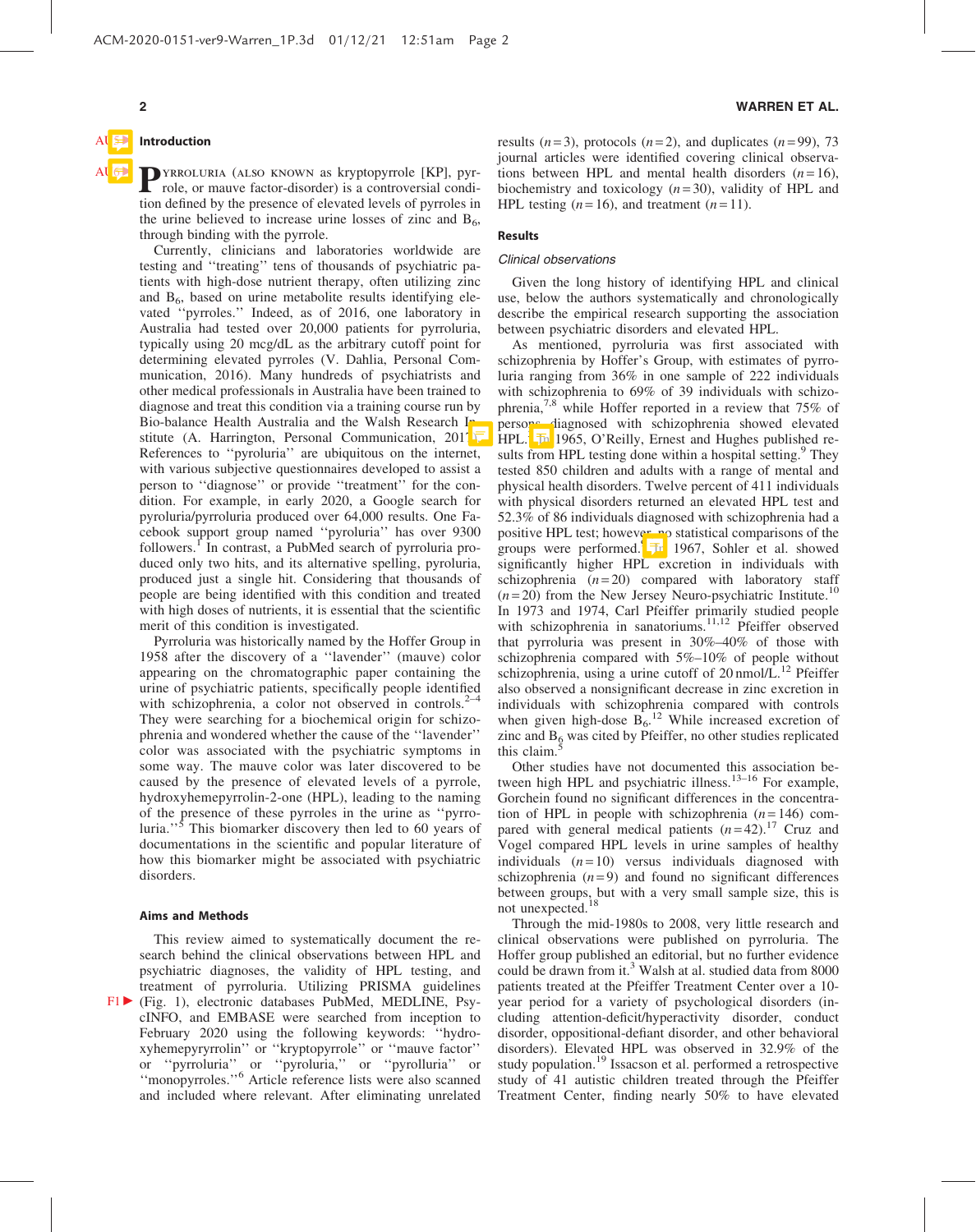

pyrroles; however, due to multiple treatment options exercised, no significant treatment results can be determined for pyrroluria.<sup>2</sup>

In 2010, Stuckey et al. published their pilot clinical findings on HPL testing. Their study investigated targeted nutritional therapy in 567 patients with a range of mental illnesses receiving medical treatment, interviewed them, and followed them for 12 months, of which 382 complied for 1 year. HPL was measured at baseline and used to direct treatment to increase zinc and  $B_6$ ; however, treatment involved a range of targeted and personalized nutritional programs depending on the results from a number of biomarkers measured. The article indicated associations between high HPL (>20 mcg/dL) and psychiatric symptoms, including nervousness, moodiness, worries, hallucinations, and aggression; however, how these associations were determined was not described. Forty-five percent of the sample noted major improvement, via a verbal consultation, after 12 months. The team did not look to see whether HPL predicted treatment response.<sup>21</sup>

In 2015, Mikirova published data mined from the Riordan clinic and found that 65% of 119 ADHD patients had pyrrole levels higher than 20 mcg/dL.<sup>22</sup> Again in 2015, Mikirova published data based on 148 patients with schizophrenia, 135 with bipolar disorder, 97 with depression, and 119 with ADHD.<sup>23</sup> Their HPL levels were evaluated relative to individuals with nonmental health conditions and healthy volunteers (unknown number), but not statistically compared. Forty-eight percent of those with ADHD, 22% of those with schizophrenia, 30% of those with mood disorders, and 26% of those without a specific diagnosis were identified as having elevated pyrroles (>20 mcg/dL).

Fryer-Williams and Strobel, in a search for a biomarker for schizophrenia, conducted a retrospective case/control study comparing 67 DSM IV-R diagnosed patients with  $\triangle$ schizophrenia and schizoaffective psychosis with 67 control participants who were volunteers recruited from the same hospital catchment and subject to the same inclusion criteria except that they did not meet the criteria for a DSM diagnosis.24 This study represents the most robustly conducted assessment, and unlike many of the other studies provided explicit details of the testing methodology. Fifteen biomarkers emerged as predictors for schizophrenia and schizoaffective disorder on a receiver operating curve analysis, of which high HPL/creatinine was one. HPL levels were also significantly correlated with low serum zinc. Elevated HPL was also significantly correlated with symptoms of anxiety.<sup>24</sup> Like the clinical observations, the study indicates a possible relationship among HPL, nutrient levels, and psychiatric symptoms, but requires further exploration and replication.

Two years later, Heitzman et al. investigated HPL in 36 extremely aggressive males diagnosed with a serious mental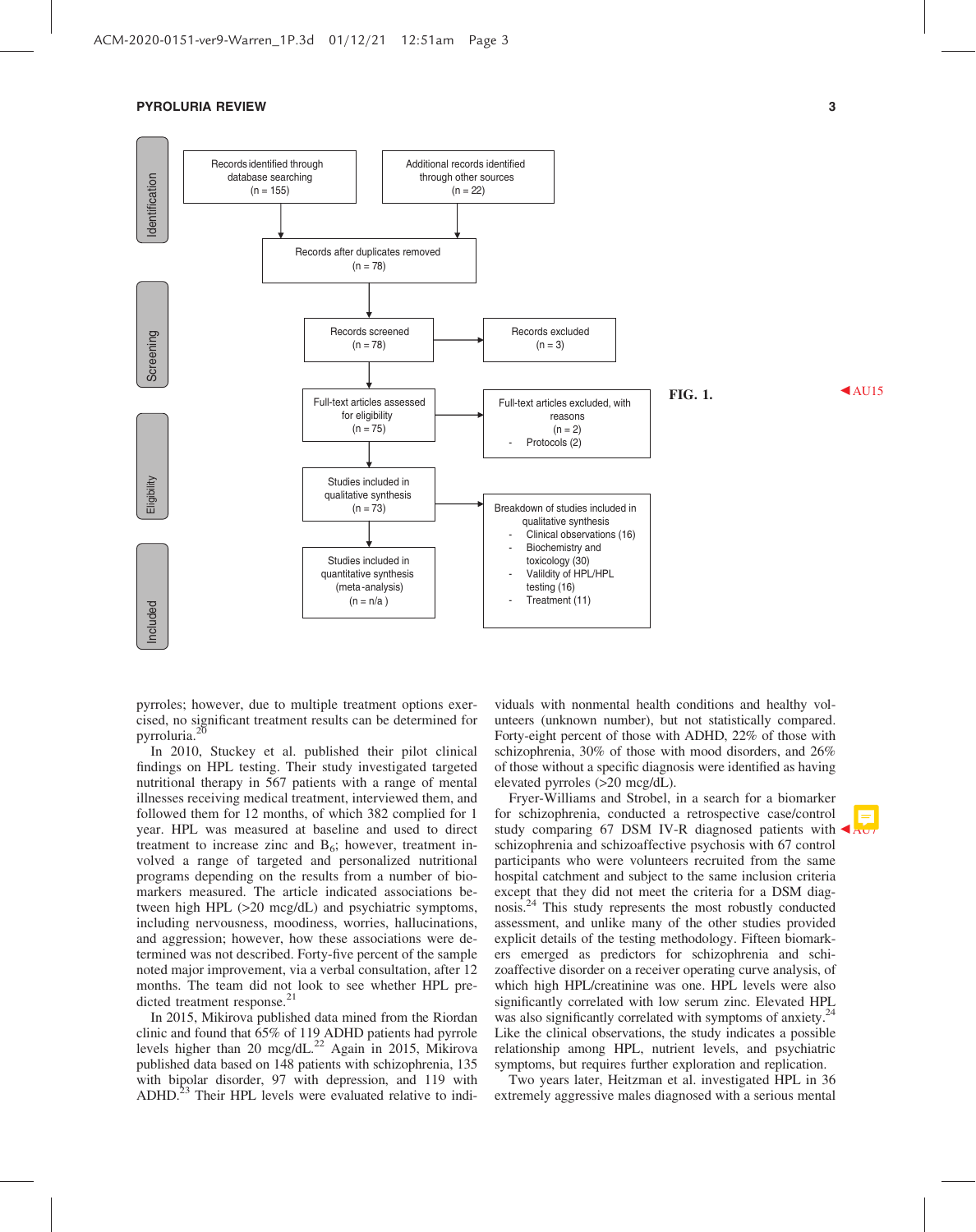illness (schizophrenia, psychosis), using a matched subject design, with 22 controls matched for age without a mental disorder or history of aggression.<sup>25</sup> Like Fryer-Williams and Strobel, the methodology of measuring HPL was described. No significant difference was found between groups for HPL levels; however, when the results were adjusted for creatinine, a significant group difference was found, identifying that the participants with aggression showed higher HPL/creatinine levels compared with the controls. As the concentration of the urine can have a significant effect on the sample concentration, using creatinine as a marker of concentration and adjusting accordingly is now a common analytical technique for correcting the sample concentration levels. While Heitzman et al. developed a proprietary method for the synthesis of HPL for the purpose of this study, the methodology is yet to be published.

Overall, despite the fact that pyrroluria has been described since 1958, the authors found only 16 publications that reported on the association between HPL levels and a psychiatric disorder, the majority of the observations being made within psychiatric inpatient wards and only five statistically comparing people with and without a psychiatric condition. Three of these five studies showed higher HPL levels in the psychiatric sample compared with controls. Inconsistencies across the publications in data reporting made comparison of the studies challenging and highlight the need for structured and systematic reporting in this field.

#### Biochemistry and toxicology of HPL

There were many articles exploring the origins of the "mauve" color and the articles revealed an interesting evolution in the understanding of what might be causing the color. The earliest articles from 1969 to 1970 misidentified mauve factor as a  $KP^{26,27}$  In the 1970s, the research isolated mauve factor as HPL, an oxidized form of KP.<sup>16,28-39</sup> Despite most of the studies agreeing on HPL as the cause of the "mauve" color, other researchers such as Gendler et al. suggested that it was neither KP nor HPL, but a phenothiazine metabolite.<sup>40</sup>

The structural similarity of the two compounds (KP and HPL) resulted in confusion, and interchangeability of the terms remains common today. HPL is currently the standard in the colorimetric assay; but the term KP is still used in some testing suites.<sup>41</sup> Testing for these pyrroles evolved over the years from using a chromatography paper to using a colorimetric assay to measure HPL levels.<sup>5</sup> Around the same time, a number of hypotheses developed about various pink spots appearing on chromatographic paper. As an aside, it is important to note that both KP and HPL should not be confused with other chromatogram results where ''pink spots'' may appear. $42,43$  These spots had not been precisely differentiated and are thought to represent a different set of molecules than those associated with pyrroluria and HPL.4,15,35,44

A number of studies were also identified that investigated whether injecting animals with HPL or KP had any effect on their behavior. For example, Walker<sup>36</sup> injected 10 rats with 2,4-dimethly-3-ethypyrrole, a molecule with similar structure to HPL, and observed marked behavioral changes in the animals, including ataxia, hyperventilation, locomotor depression, and catalepsy together with major central nervous

#### 4 WARREN ET AL.

system dysfunction.<sup>36</sup> Behavioral changes were also observed by Wetterburg.<sup>38</sup> Somogyi et al. observed increased brain activity in cats injected with KP.<sup>45</sup> In contrast, Cutler et al. found minimal behavioral changes.<sup>46</sup> Graham et al. showed increased heme metabolism in rats injected with HPL (KP).<sup>47</sup> Gorchein et al. found that injected KP inhibited rat and guinea pig digestive function.<sup>48,49</sup> Brodie et al. showed increased pyrrole production when rats were injected with  $KP^{37}$  Other animal studies have looked at the association of elevated HPL with the human hereditary hepatic porphyria, where increased pyrroles of a different nature are produced.<sup>37,38,50,51</sup> Findings indicate a complex and unknown relationship between the two types of pyrroles.<sup>37,38,52</sup> To the best of knowledge, no other animal studies have been conducted. Animal studies indicate that high levels of HPL appear to have mixed effects, symptoms appearing to be nonspecific and unrelated to symptoms described in humans, but biochemically similar to the hepatic porphyria.

#### Validity of HPL and HPL testing

Irvine, a renowned chemist, published in 1961 the ''apparent'' relationship between the mauve positive test relating to mental illness.<sup>2</sup> Despite all the clinical observations between HPL and psychiatric symptoms, the origin of HPL is still unknown. Pfeiffer suggested that HPL originates from the breakdown of heme.<sup>42,53</sup> Others have pointed to dietary sources such as porphobilinogen, porphyrins, and bile pigment.<sup>5,42,52,54–57</sup> The relationship with porphyrins remains close, with porphyria being a genetic disease, suggesting there may be a genetic component to increased HPL excretion.57,58

Not only is the biochemical source of HPL unknown, the mechanism for increased excretion remains unknown. The most often proposed mechanism of action is that the pyrrole binds to vitamin  $B_6$  and zinc and thereby depletes the body of these essential nutrients. However, although the binding of  $B_6$  and zinc to the HPL is plausible, Sohler et al. suggested that similar molecules have also been shown to complex (bind) with zinc. $42$ 

Others suggested that increased HPL is a marker for increased oxidative stress.<sup>5,42,58,59</sup> Indeed, Pfeiffer referred to pyrroluria as a stress-induced disorder, the symptoms of which he believed diminished when the degree of stress lessened, raising the possibility that high pyrroles in the urine may not be static. $60$  More recently, HPL has been associated with gut dysfunction with elevated urinary HPL being associated with increased levels of indicans (a marker of intestinal bacterial overgrowth).<sup>23</sup> Antibiotic use has also been associated with higher levels of HPL.<sup>5</sup> Interestingly, Durko et al. showed that hemodialysis decreased the excretion of mauve factor in schizophrenia.<sup>6</sup>

It is also important to emphasize that despite all the clinical observations of elevated HPL being associated with psychiatric symptoms, a number of the studies reviewed identified significant challenges in the measurement and HPL thresholds, problems that tend to be overlooked in the clinical observations. One issue identified was a lack of specificity of the chemical assay used to measure HPL, with the assay being extremely sensitive to a number of other substances, possibly including a common metabolite in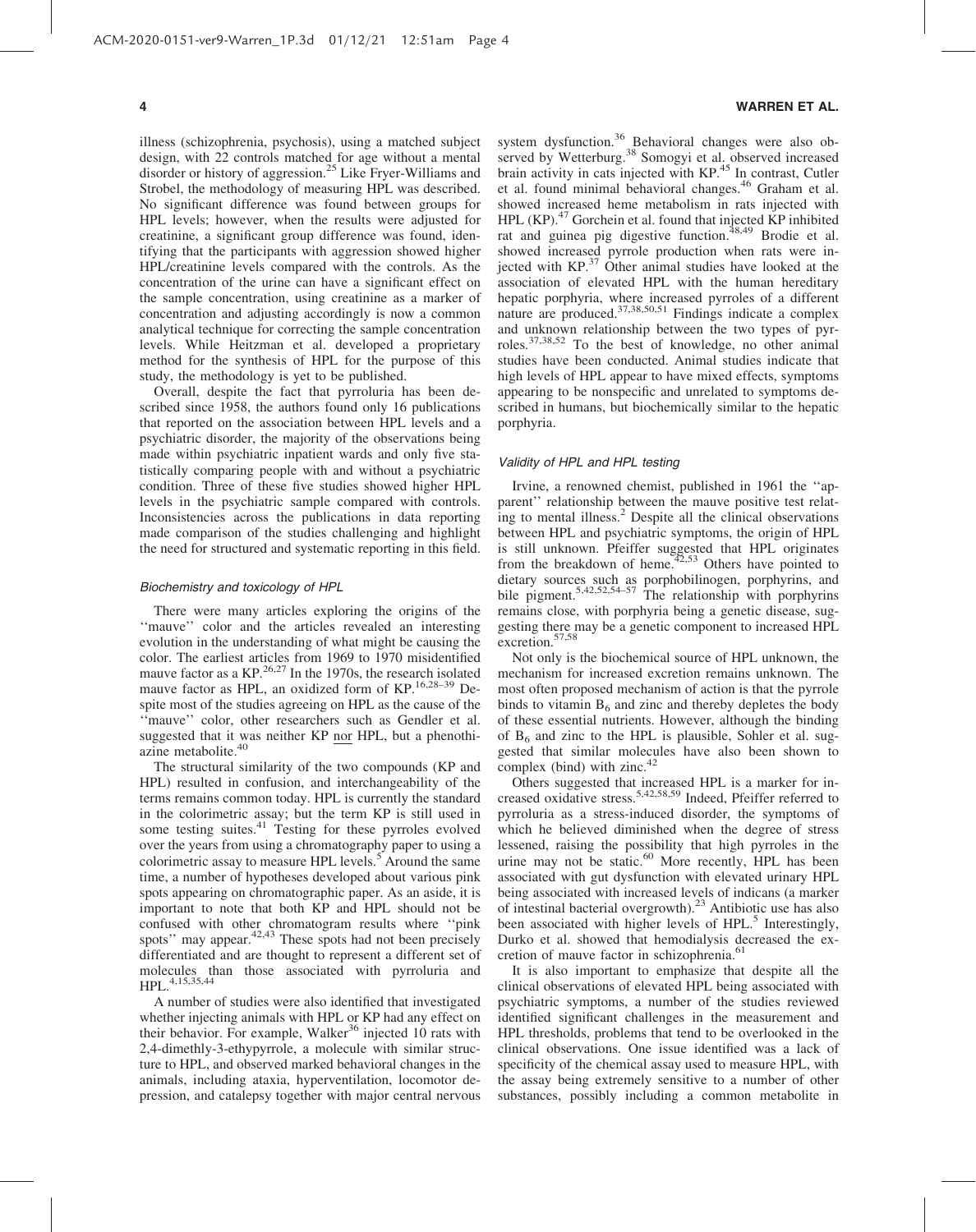urine, urobilinogen. $42$  The different levels of HPL may be due to variances in the chemical assay methodology and interference from other metabolites. For example, Pfeiffer stated above 16 mcg/dL, whereas Mikirova identified above 20 mcg/dL, as a cutoff for a clinical problem in need of treatment.23,62 *As an aside*, clinically, while it is generally accepted that normal levels of pyrroles range from low levels: 4–10 mcg/dL, mild: 10–20 mcg/dL, moderate: 20–50 mcg/dL, and severe: above 50 mcg/dL, $5,63-65$  it is important to note that validation of these levels is yet to be published.

The review identified specific challenges associated with the standardization of the HPL testing, including sample collection and transport to the laboratory. The half-life of the HPL molecule is reported to be  $\sim 10-12$  h, and once excreted, $66$  the HPL molecule readily interacts with light,  $67$ oxygen, and Ehrlich-reactive compounds, $42,58,66$  quickly becoming unstable. Recommendations for overcoming these problems included treating the sample carefully to ensure that the molecule is collected correctly, and transporting the sample to the laboratory in tightly controlled conditions (frozen and protected from light). It is likely for these reasons that clinicians who regularly test for HPL in their patients often report high levels of false negatives.<sup>68</sup> Initial work with a high-pressure liquid chromatography/mass spectrometry (LC/MS) assay shows promising sensitivity and specificity.<sup>5</sup> Heitzman et al., using synthesized HPL, developed an LC/MS assay, but as there is no scientific documentation of the chemical method, the methodology cannot be validated. $25$  Overall, the literature highlighted that the measurement techniques used for pyrroluria are highly problematic and likely contribute to the confusion and controversy.

#### Treatment for pyrroluria

Despite all these problems with measurement of HPL as well as mostly poorly controlled studies investigating the association between HPL and psychiatric symptoms, there is a body of clinical observations detailing the treatment of pyrroluria. The early Hoffer observations showed an association with elevated pyrrole and mental disorders. Both medications and vitamins were used as treatment, and a decrease in pyrroles was observed as individuals improved, with various explanations given.<sup>8,69-73</sup> Pfeiffer documented that zinc and  $\overline{B}_6$  would "rid the mind of schizophrenic symptoms within one to 7 days in the 30% of partients with schizophrenia that are pyrroluric'' (p. 107).<sup>14</sup> Peiffer and Bacchi suggested that the dose of  $\overrightarrow{B}_6$  needed by a patient with high HPL levels may be as high as 3000 mg per day to prevent psychopathy and keep the urine free from HPL although the authors found no controlled research to support this recommendation.<sup>53</sup> Other clinicians claim a quick response reporting that many of their patients completely recover with an amelioration of mood or anxiety symptoms, often within a number of months, although no information on overall effectiveness, how it was measured, and on who was provided.<sup>75</sup>

Indeed, based on the known effects that these two nutrients, zinc and  $B_6$  can have on the brain, it makes some physiological sense to supplement with these nutrients. *As background*, pyridoxine  $(B_6)$  plays a key role in the metabolism of sulfur-containing amino acids such as homocysteine as well as the formation of neurotransmitters such as epinephrine, norepinephrine, serotonin, and  $\gamma$ -amino butyric acid.<sup>76</sup>  $B_6$  deficiency has been implicated in multiple mechanisms in association with mental health disorders.<sup>7</sup> In turn, zinc plays a role in many diverse biochemical roles, including nucleic acid metabolism, neurotransmitter production, antioxidant activity, cell signaling, brain and immune function.<sup>78</sup> Plasma zinc is only a good marker of zinc status at the extremes of deficiency and excess, and for tracking supplementation. It is a poor marker for overall status due to blood levels of zinc being tightly maintained by homeostasis.79–81

However, despite 60 years of documented associations between elevated pyrroles and psychiatric disorders and the hypothesized mechanism of the pyrroles increasing urine losses of  $B_6$  and zinc,<sup>11,12,82</sup> as well as observations showing that high HPL levels may be associated with lower  $B_6$  and zinc levels,5,22,83 the authors found *no placebo-controlled studies* using  $B_6$  and zinc in combination as a specific treatment for people presenting with *elevated* pyrroles.

Two research trials were found that directly investigated whether nutrients given to individuals with psychiatric symptoms resulted in changes in HPL levels, but the samples were not selected for high HPL. The first one studied 32 aggressive juvenile male participants in an open-label, 16 week micronutrient treatment trial.<sup>84</sup> Participants received high-dose zinc and  $B_6$  together with other nutrients based on body weight. The micronutrient therapy significantly improved parent-reported aggressive and violent behaviors. This was measured using the Children's Aggression Scale, with a medium to large pre-to-post effect size (Cohen's  $d = 0.7$ ). Plasma zinc significantly increased and plasma copper significantly decreased. HPL was measured at baseline and endpoint, with baseline measurements ranging from 19 to 204.4 mcg/dL. Nevertheless, no significant difference was found between pre- and postintervention urinary HPL, suggesting that supplementation of zinc and  $B_6$ did not change HPL production and excretion.

The second study is the only double-blind experiment published investigating whether additional nutrients can modify psychological symptoms and HPL; however, this study did not use zinc and the children were not chosen based on elevated pyrroles.<sup>85</sup> The study investigated the introduction of vitamin C,  $B_3$ ,  $B_5$ , and  $B_6$  with a lowcarbohydrate, high-protein diet in 20 children with learning disabilities over a 6-month period. All children received the low-carbohydrate, high-protein diet with the experimental group receiving extra nutrients. No significant differences were found between groups receiving the nutrients or placebo, with both groups showing significant improvement in auditory discrimination and some behavioral measures. Urinary excretion of HPL was unrelated to participants showing any pre/post test improvements and therefore was shown to be invalid as a screening test.

Despite there being no placebo-controlled studies looking specifically at the use of vitamin  $B<sub>6</sub>$  and zinc as a treatment of pyrroles, a number of resources found within the context of this review cite the use of zinc and  $B_6$  for treatment for pyrroluria.12,75,59,86,87 However, often the information on what was done, on who, how effective it was, and for how long was not detailed enough to be described further. *Independent of this systematic search*, the authors are aware of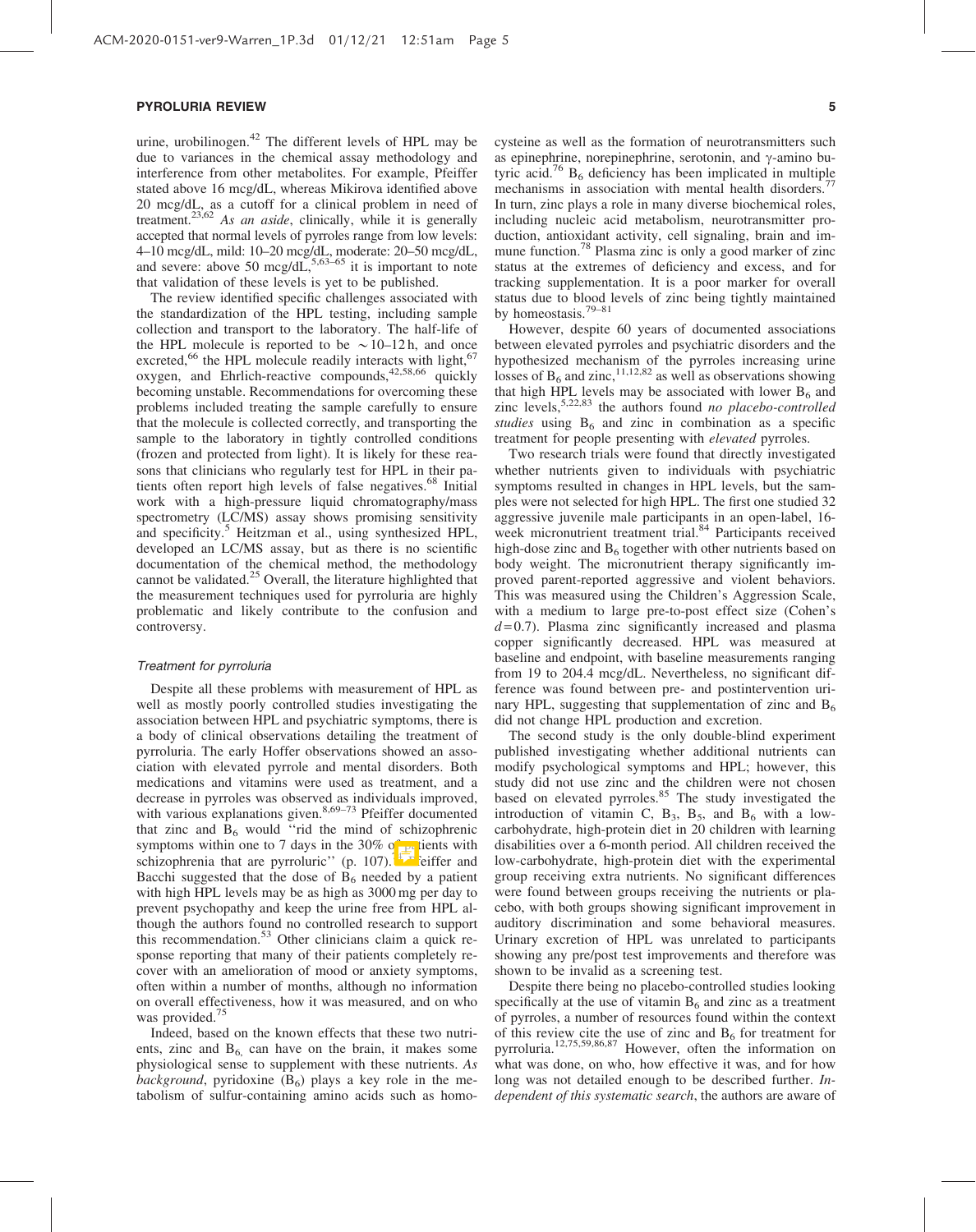the large literature using these two nutrients alone as treatments for psychiatric disorders in general but not pyrroluria specifically. The interested reader could explore these single nutrient treatments, appreciating that the research is mixed with some studies showing a positive effect $88-90$  and others showing no effect. $91-93$  They should also be aware of the safety of these nutrients. Amounts of  $B_6$  given by practitioners seem to vary from  $100 \text{ mg}^{94}$  up to  $1000 \text{ mg B}_6$  twice a day.<sup>60</sup> The primary concern of supplementing with highdose vitamin  $B_6$  is nerve damage and peripheral neuropathy (loss of feeling in extremities).<sup>95-97</sup> The National Institutes of Health cautions that this can occur when supplementing with 200 mg or more daily; however, such symptoms are reported to resolve when supplementation is stopped.98,99 Overall, studies indicate a good short-term safety profile with doses ranging from  $300$  to  $900$  mg.<sup>84,100</sup>

Studies suggest that zinc given in short trials lasting 2–12 weeks in doses of 100–200 mg zinc is reported to be welltolerated, has a low risk of side effects, and provides no evidence of zinc toxicity. The clinician needs to be mindful of the potential for zinc toxicity that can occur in both acute and chronic exposure. Acute exposure can result in nausea, vomiting, loss of appetite, abdominal cramps, diarrhea, and headaches.<sup>101</sup> High doses of zinc have been shown to adversely affect copper status, iron function, immune function, and cholesterol.<sup>102,103</sup> While the recommended daily UL of zinc for adults is 40 mg, the safety of long-term zinc supplementation with ''at need'' individuals requires further research.

#### Summary and Future Directions of Research

This review has revealed that while pyrroluria remains a popular diagnosis within a certain segment of practitioners, its popularity is currently not supported by a solid empirical and independent body of research. Key aspects of HPL remain unclear, including a specific validated chemical assay, the affinity of HPL to zinc and  $B_6$ , the prevalence of elevated HPL within individuals with mental health disorders as well as healthy populations, accuracy of current practitioner screening scales, optimal treatment protocols, treatment effect on levels of HPL in urine, long-term effects of treatment, and exact biochemical metabolic pathways that generate HPL.

Overall, the human studies conducted over the past six decades identify that the psychiatric symptoms associated with elevated HPL primarily come from clinical observations, they are highly variable, and it is unclear how reliable these observations are, given that many of the details of how the patients were identified and diagnosed were simply not provided. Clinical symptoms studied are broad including anxiety, pronounced mood swings, nervousness, low stress tolerance, depression, panic attacks, motion sickness, general loss of appetite, social withdrawal, and memory loss.<sup>64,104</sup> However, these associations have led to many questionnaires being developed and circulated on the internet and in books, claiming to be highly correlated with HPL testing.<sup>105</sup> One prominent laboratory claims that 80% of their patients who score high on its pyrroluria screening questionnaire also had elevated HPL urine test results ( J. McGill, Personal Communication, 2016). At present, these questionnaires have no validation data.

#### 6 WARREN ET AL.

It was also often unclear whether the HPL levels were measured before or after treatment. Only five studies directly compared psychiatric with nonpsychiatric patients, with three of these five showing that HPL is significantly more elevated in those with a psychiatric diagnosis compared with those without a psychiatric diagnosis. There are also no longitudinal studies to determine if high HPL precedes the psychiatric diagnosis or is a consequence of the illness. Furthermore, high HPL is clearly not specific to any one disorder although may be a biomarker of an underlying pathophysiology that could be common across all disorders, such as oxidative stress, intestinal bacteria, or inflammation.<sup>2</sup>

The research on using zinc and/or  $B_6$  suggests that those nutrients may well have a place in psychiatry; however, it is important to note that none of the controlled researches has been conducted in association with HPL levels. Whether the pharmacologic effect is due to replenishing wasted nutrients is yet to be established, as no controlled studies confirm increased zinc and  $B_6$  excretion in persons with high HPL.

Considering the high prevalence of mental health issues in the population and the fact that current treatments do not always effectively meet the clinical needs of many people suffering from these conditions,<sup>106</sup> novel treatments do need to be explored. The clinical observations indicate that HPL may be a possible biomarker; however, without properly controlled studies, confidence in it continues to be severely compromised.

There are numerous future directions for further research of HPL, symptoms, and treatment. First, the chemistry of the molecule needs to be established and validated via liquid chromatography mass spectrometry (LC/MS) utilizing synthetic HPL. LC/MS could then become the gold standard for laboratory testing of this molecule. Second, the biochemistry of the origin of the molecule also needs to be investigated to establish potential treatment pathways. *In vitro* binding of HPL to zinc and  $B<sub>6</sub>$  needs to be examined to validate the potential of high HPL to increase wasting of zinc and  $B_6$  via the urine. Third, HPL levels need to be established for both the background population and specific populations with both mental and physical health diagnoses. Elevated HPL then can be associated with specific health conditions and screening questionnaires created and validated. Finally, double-blind, placebo- controlled trials are required to establish efficacy of nutrient treatment. There is simply no evidence to back the current testing and treatment practices.

Clearly, there is clinical evidence of replicated observations of elevated HPL being associated with more mental health problems; however, without research to verify whether these observations hold up with robust and validated assessment of mental health symptoms, it is impossible to determine if pyrroluria is fact or fiction.

#### Author Disclosure Statement **AU8**

J.S. has received presentation honoraria, travel support, clinical trial grants, book royalties, or independent consultancy payments from the following: Integria Healthcare and MediHerb, Pfizer, Scius Health, Key Pharmaceuticals, Taki Mai, Fiji Kava, FIT-BioCeuticals, Blackmores, Soho-Flordis, Healthworld, HealthEd, HealthMasters, Kantar Consulting, Grunbiotics, Australian Natural Therapeutics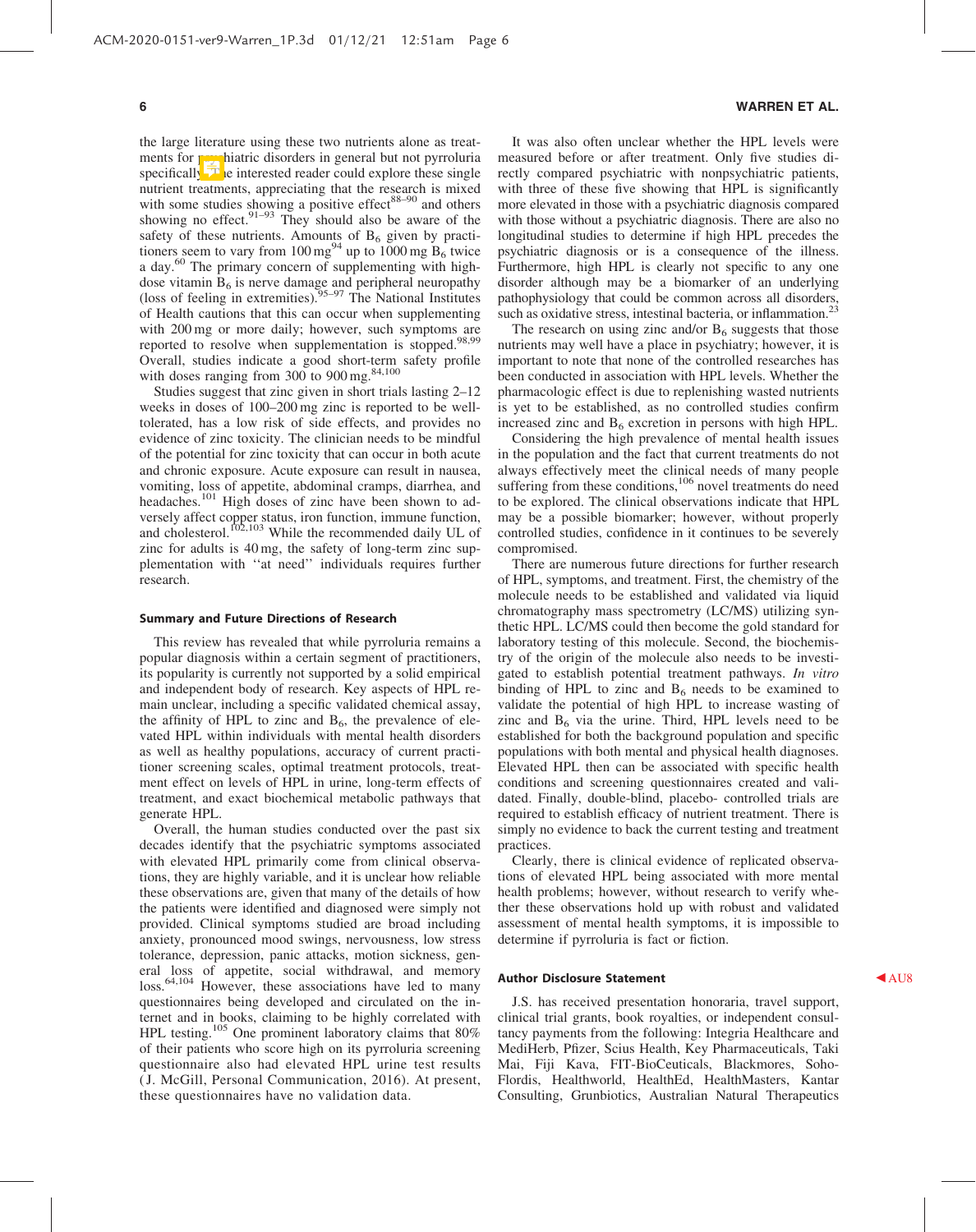Group, Research Reviews, Elsevier, Chaminade University, International Society for Affective Disorders, Complementary Medicines Australia, SPRIM, Terry White Chemists, ANS, Society for Medicinal Plant and Natural Product Research, Sanofi-Aventis, Omega-3 Centre, the National Health and Medical Research Council, CR Roper Fellowship. B.W. is a practicing clinical nutritionist, clinical director of a natural health clinic, director and shareholder of a natural health company (BePure Health Group) that manufactures nutritional supplements for the public. He is also a PhD candidate at the University of Canterbury studying the effects of elevated HPL, zinc, and  $B_6$  on anxious populations. No financial affiliation exists between the University of Canterbury and the BePure Health Group.

#### Funding Information

J.S. is supported by an NHMRC Clinical Research Fellowship APP1125000.

#### AU9 **C** References

- AU10 1. Pyroluria. Online document at: [https://www.facebook](https://www.facebook.com/groups/pyroluria) [.com/groups/pyroluria](https://www.facebook.com/groups/pyroluria)
	- 2. Irvine D. Apparently non-indolic Ehrlich-positive substances related to mental illnesses. J Neuropsychiatry 1961:292–305.
	- 3. Hoffer A. The discovery of kryptopyrrole and its importance in diagnosis of biochemical imbalances in schizophrenia and in criminal behavior. J Orthomol Med 1995;  $10:3-6.$
	- 4. Irvine D, Bayne W, Miyashita H. The main form of naturally-occuring kryptopyrrole: Its 5-OH-2-lactam, a product of pyrrolooxygenase. In: Paper presented at: Report to the Psychiatric Research Meeting of the Saskatchewan Psychiatric Association, 1973.
	- 5. McGinnis W, Audhya T, Walsh W, et al. Discerning the mauve factor, part 1. Altern Ther Health Med 2008;14: 40–50.
	- 6. Liberati A, Altman DG, Tetzlaff J, et al. The PRISMA statement for reporting systematic reviews and metaanalyses of studies that evaluate health care interventions: Explanation and elaboration. J Clin Epidemiol 2009;62: e1–e34.
	- 7. Hoffer A. Malvaria, schizophrenia and the HOD test. Int J Neuropsychiatry 1966;2:175.
	- 8. Hoffer A, Mahon M. The presence of unidentified substances in the urine of psychiatric patients. J Neuropsychiatry 1961; 2:331–362.
	- 9. O'Reilly P, Ernest M, Hughes G. The incidence of malvaria. Br J Psychiatry 1965;111:741–744.
	- 10. Sohler A, Renz R, Smith S, Kaufman J. Significance of hydroxyskatole and mauve factor excretion in schizophrenia. Int J Neuropsychiatry 1967;3:327–331.
	- 11. Pfeiffer C, Iliev V. Pyroluria, Urinary mauve factor, causes double deficiency of B-6 and zinc in schizophrenics. In: Paper presented at: Federation Proceedings, 1973.
	- 12. Pfeiffer C, Sohler A, Jenney E, Iliev V. Treatment of pyroluric schizophrenia (malvaria) with large doses of pyridoxine and a dietary supplement of zinc. J Appl Nutr 1974;26:21–28.
	- 13. Blackwood UB. Can nutrients restore mental health? J Orthomol Psychiatry 1975;4:132.
- 14. Guthrie RD, Wyatt RJ. Biochemistry and schizophrenia: III: A review of childhood psychosis. Schizophr Bull 1975;1:18–32.
- 15. Jacobson S, Rapoport H, Ellman G. The nonoccurrence of hemo-and kryptopyrrole in urine of schizophrenics. Biol Psychiatry 1975;10:91.
- 16. Krischer K, Pfeiffer C. Biochemical relationship between kryptopyrrole (mauve factor and trans-3-methyl-2-hexenoic acid (schizophrenia odor). Res Commun Chem Pathol Pharmacol 1973;5:9.
- 17. Gorchein A. Urine concentration of 3-ethyl-5-hydroxy-4, 5-dimethyl- $\Delta$ 3-pyrrolin-2-one ('mauve factor') is not causally related to schizophrenia or to acute intermittent porphyria. Clin Sci 1980;58:469–476.
- 18. Cruz R, Vogel WH. Pyroluria: A poor marker in chronic schizophrenia. Am J Psychiatry 1978;135:1239–1240.
- 19. Walsh WJ, Glab LB, Haakenson ML. Reduced violent behavior following biochemical therapy. Physiol Behav 2004;82:835–839.
- 20. Issacson HR, Moran MM, Hall A, et al. Autism: A retrospective outcome study of nutrient therapy. J Appl Nutr1996;48:110–118.
- 21. Stuckey R, Walsh W, Lambert B. The effectiveness of targeted nutrient therapy in treatment of mental illness. J Aust Coll Nutr Environ Med 2010;29:3.
- 22. Mikirova N. Cross-sectional analysis of pyrroles in psychiatric disorders: Association with nutritional and immunological markers. J Orthomol Med 2015;30.
- 23. Mikirova N. Clinical test of pyrroles: Usefulness and association with other biochemical markers. Clin Med Rev Case Rep 2015;2.
- 24. Fryar-Williams S, Strobel JE. Biomarkers of a fivedomain translational substrate for schizophrenia and schizoaffective psychosis. Biomarker Res 2015;3:1.
- 25. Heitzman J, Gosek P, Wojciech L, et al. Elevated hydroxylactam of hemopyrrole level in urine in perpetrators of extremely violent acts diagnosed with psychosis. Psychiatry Poland 2017;51:413–423.
- 26. Sohler A, Beck R, Noval JJ. Mauve factor re-identified as 2, 4-dimethyl-3-ethylpyrrole and its sedative effect on the CNS. Nature 1970;228:1318–1320.
- 27. Irvine D, Bayne W, Miyashita H, Majer J. Identification of kryptopyrrole in human urine and its relation to psychosis. Nature 1969;224:811–813.
- 28. Irvine D. Kryptopyrrole in molecular psychiatry. In: Or- $\blacktriangleleft$ AU11 thomolecular Psychiatry: Treatment of Schizophrenia. San Francisco: WH Freeman and Company, 1973:146–178.
- 29. Wetterberg L. Pharmacological and toxic effects of kryptopyrrole in mice. Orthomol Psychiatry 1973;78:78–80.
- 30. Huszák I, Durkó I, Karsai K. Experimental data to the pathogenesis of cryptopyrrole excretion in schizophrenia. Acta Physiol Acad Sci Hung 1971;42:79–86.
- 31. Gebel L. Occurrence of the mauve factor in schizophrenia. Psychiatr Polska 1973;7:153.
- 32. Berek I, Huszák I, Durkó I. The effect of kryptopyrrole on the porphyrin auxotrophic strains of Bacillus subtilis. Cell Mol Life Sci 1975;31:185.
- 33. Durko I, Berek I, Huszák I. Effects of kryptopyrrole on porphyrin synthesis in Bacillus subtilis 168. Hoppe-Seylers Z Physiol Chem 1975;356:1679–1684.
- 34. Sohler A. Letter: Urinary kryptopyrrole. Biol Psychiatry 1975;10:685.
- 35. Ward J. Relationship of kryptopyrrole, zinc, and pyridoxine in schizophrenics. J Orthomol Psychiatry 1975;4: 27–31.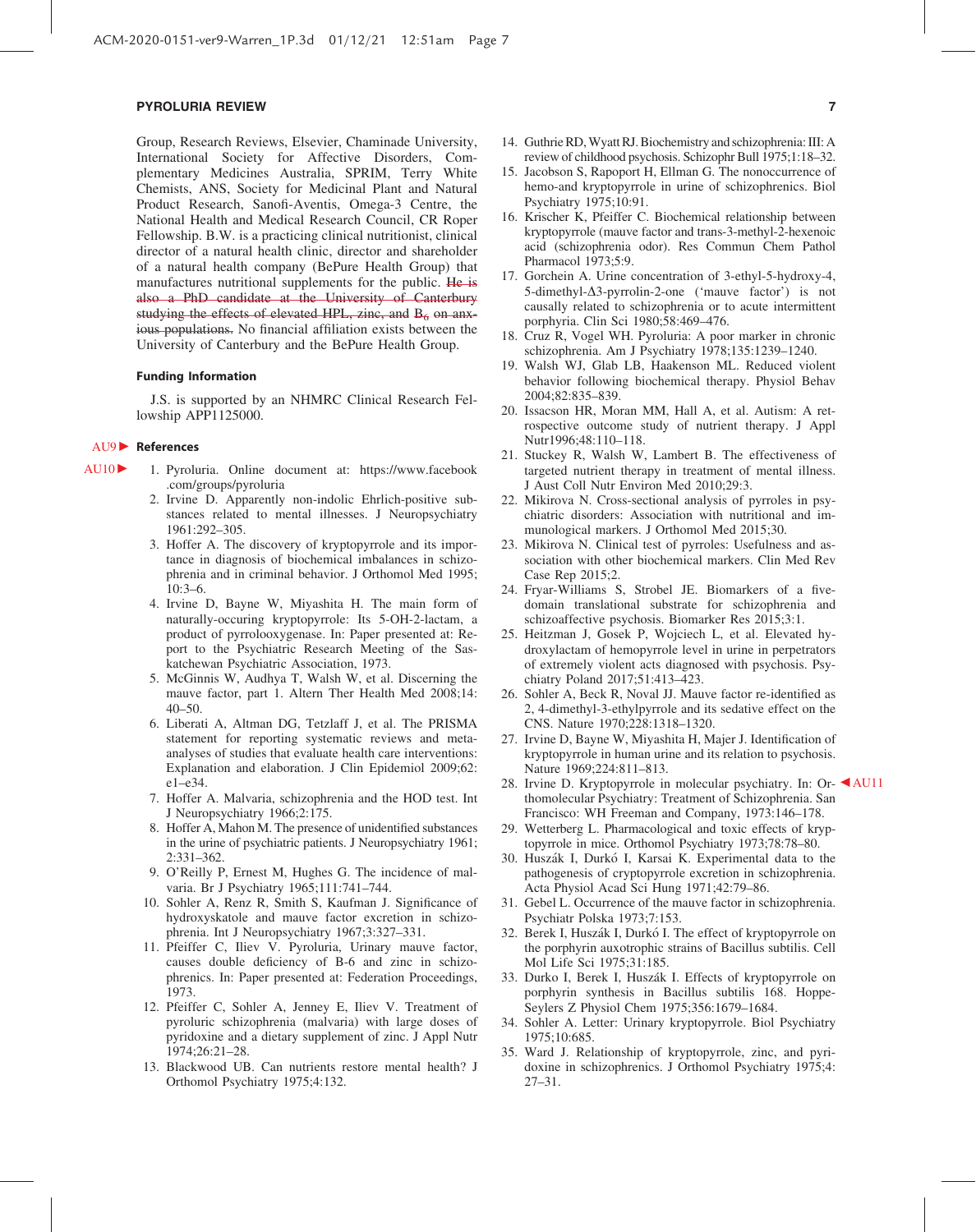#### 8 WARREN ET AL.

- 36. Walker J. Neurological and behavioral toxicity of kryptopyrrole in the rat. Pharmacol Biochem Behav 1975;3: 243–250.
- 37. Brodie M, Graham D, Thompson G, et al. The porphyrinogenic effects of kryptopyrrole in the rat and the occurrence of urinary kryptopyrrole in human hereditary hepatic porphyria. Clin Sci 1976;50:431–434.
- 38. Wetterberg L, Formgren B. Pharmacological and biochemical properties of kryptopyrrole and its oxidation products possibly related to acute intermittent porphyria. Ann Clin Res 1975;8:162–167.
- 39. Irvine D. Hydroxy-hemopyrrolenone, not kryptopyrrole, in the urine of schizophrenics and porphyrics. Clin Chem 1978;24:2069–2070.
- 40. Gendler PL, Duhan HA, Rapoport H. Hemopyrrole and kryptopyrrole are absent from the urine of schizophrenics and normal persons. Clin Chem 1978;24:230–233.
- 41. Nutripath. Kryptopyrrole Urine Test-Dry Ice, 2017. Online document at: [http://nutripath.com.au/product/mauve](http://nutripath.com.au/product/mauve-factor-formerly-kryptopyrroles-spot-urine-test-code-4011/)[factor-formerly-kryptopyrroles-spot-urine-test-code-4011/](http://nutripath.com.au/product/mauve-factor-formerly-kryptopyrroles-spot-urine-test-code-4011/)
- 42. Sohler A, Holsztyn E, Pfeiffer C. Rapid screening test for pyroluria: Useful in distinguishing a schizophrenic subpopulation. J Orthomol Psychiatry 1974;3:273–279.
- 43. Rao B, Narayanan H, Reddy G. Investigations on urinary excretion of 3, 4 dimethoxyphenylethylamine (the pink spot), the Mauve factor and aromatic compounds in patients with schizophrenia. Indian J Med Res 1971;59:455.
- 44. Irvine DG. Autotransfer chromatography in the characterization of pyrroles. Chemistry of multiple-spot phenomena. J Chromatogr 1976;123:69–78.
- 45. Somogyi I, Huszák I, Durkó I, Járdánházy T. [The effect of kryptopyrrole on the brain-activity of cats: A quantitative EEG-analysis (author's transl)]. EEG EMG Z Elektroenzephalogr Elektromyogr Verwandte Geb 1981; 12:212–215.
- 46. Cutler M, Graham D, Moore M. The mauve factor of porphyria, 3-Ethyl-5-hydroxy-4, 5-dimethyl-delta-3 pyrroline-2-one: Effects on behaviour of rats and mice. Pharmacol Toxicol 1990;66:66–68.
- 47. Graham DJ, Thompson G, Moore MR, et al. The Effect of 4-Ethyl-5-hydroxy-3, 5-dimethyl- $\Delta$ 3-pyrrolin-2-one on Haem Metabolism in the Rat. Biochem Soc Trans 1977;5: 1468–1470.
- 48. Gorchein A, Mitchell LD, Rogers AT. Pharmacological properties of kryptopyrrole and its oxidation products on isolated sciatic nerve of rat and on guinea-pig ileum. Br J Pharmacol 1979;65:23–27.
- 49. Gorchein A, Rogers A. The 'mauve factor'of schizophrenia and porphyria, 5-hydroxyhaemopyrrole lactam, has low pharmacological potency on guinea-pig ileum. Experientia 1979;35:1078–1079.
- 50. Irvine D. Synthesis, reactivity and toxicity of a pyrrolic metabolite associated with porphyrias. In: Programme and Proceedings of the Canadian Federation of Biological Societies, 1977.
- 51. Graham D, Brodie M, McColl K, et al. Quantitation of 3 ethyl-5-hydroxy-4, 5-dimethyl- $\Delta$ 3-pyrrolin-2-one in the urine of patients with acute intermittent porphyria. Eur J Clin Invest 1979;9:49–53.
- 52. Russell C. Biosynthesis of porphyrins and the origin of the ''Mauve factor.'' J Theor Biol 1972;35:277–283.
- 53. Pfeiffer C, Bacchi D. A Physician's Handbook on Orthomolecular Medicine, Vol. 112. USA: Elsevier, 1977.
- 54. Irvine D. Clinical, EEG and biochemical correlates of hydroxyhemopyrrolenone excretion. In: Paper presented at: Proceedings of the 22nd Annual Psychiatric Research Meeting, Saskatoon Psychiatric Research Division. Saskatoon, Saskatchewan, 1977.
- 55. Irvine D, Wetterberg L. Kryptopyrrole-like substance in acute intermittent porphyria. Lancet 1972;300:1201.
- 56. Irvine D. Kryptopyrrole and other monopyrroles in molecular neurobiology. Int Rev Neurobiol 1974;16:145– 182.
- 57. Mikirova N, Casciari J, Hunninghake R, Riordan N. The assessment of the energy metabolism in patients with chronic fatigue syndrome by serum fluorescence emission. Altern Ther Health Med 2012;18:36.
- 58. McCabe D. Kryptopyrroles. J Orthomol Psychiatry 1983; 12:2–18.
- 59. Mikirova N, Casciari J, Hunninghake R. The orthomolecular correction of metabolic imbalances found in attention deficit hyperactivity disorder: A retrospective analysis in an outpatient clinic. J Orthomol Med 2013;28: 101–110.
- 60. Pfeiffer C. Nutrition and Mental Illness: An Orthomolecular Approach to Balancing Body Chemistry. Rochester: Healing Arts Press, 1987.
- 61. Durko I, Englehardt J, Szilard J. The effect of haemodialysis on the excretion of the mauve factor in schizophrenia. J Orthomolec Psychiatry 1984;13:222–232.
- 62. Pfeiffer C, Jenney E. Fingernail white spots: Possible zinc deficiency. J Am Med Assoc 1974;228:157.
- 63. Jackson JA, Braud M, Neathery S. Urine pyrroles and other orthomolecular tests in patients with ADD/ADHD. J Orthomol Med 2010;25:39.
- 64. Talty C, Dahlitz M. Pyrrole disorder for therapists. 2013. Online document at: [www.neuropsychotherapist.com/](http://www.neuropsychotherapist.com/pyrrole-disorder-for-therapists/) [pyrrole-disorder-for-therapists/](http://www.neuropsychotherapist.com/pyrrole-disorder-for-therapists/)
- 65. Walsh W. Commentary on nutritional treatment of mental disorders. n.d. Online document at: [www.alternativemental](http://www.alternativementalhealth.com/commentary-on-nutritional-treatment-of-mental-disorders/) [health.com/commentary-on-nutritional-treatment-of-mental](http://www.alternativementalhealth.com/commentary-on-nutritional-treatment-of-mental-disorders/)[disorders/](http://www.alternativementalhealth.com/commentary-on-nutritional-treatment-of-mental-disorders/)
- 66. Graham D. Monopyrroles in Porphyria and Related Disorders. University of Glasgow, 1978.
- 67. Lightner D, Crandall D. The dye sensitized photooxygenation of kryptopyrrole. Experientia 1973;29:262– 264.
- 68. Walsh W. Biobalance Outreach conference. In: Paper presented at: Biobalance, 2017; Gold Coast.
- 69. Hoffer A, Osmond H, Callbeck M, Kahan I. Treatment of schizophrenia with nicotinic acid and nicotinamide. J Clin Exp Psychopathol 1957;18:131–158.
- 70. Heleniak EP, Lamella SW. A new prostaglandin disturbance syndrome in schizophrenia:delta 6 pyroluria. Med Hypothesis 1986;19:333–338.
- 71. Moore MR, Graham DJ. Monopyrroles in porphyria, psychosis and lead exposure. Int J Biochem 1980;12:827– 832.
- 72. Pfeiffer C, Lamola S. Zinc and manganese in the schizophrenias. J Orthomol Psychiatry 1983;14:28–48.
- 73. Pfeiffer CC. Hospital vs Brain bio centre in diagnosis of biochemical imbalances. J Orthomol Psychiatry 1976;5: 28–34.
- 74. Pfeiffer C, Mailloux R, Forsythe L. The Schizophrenias: Ours to Conquer. Wichita, KS: Bio-Communications Press, 1988.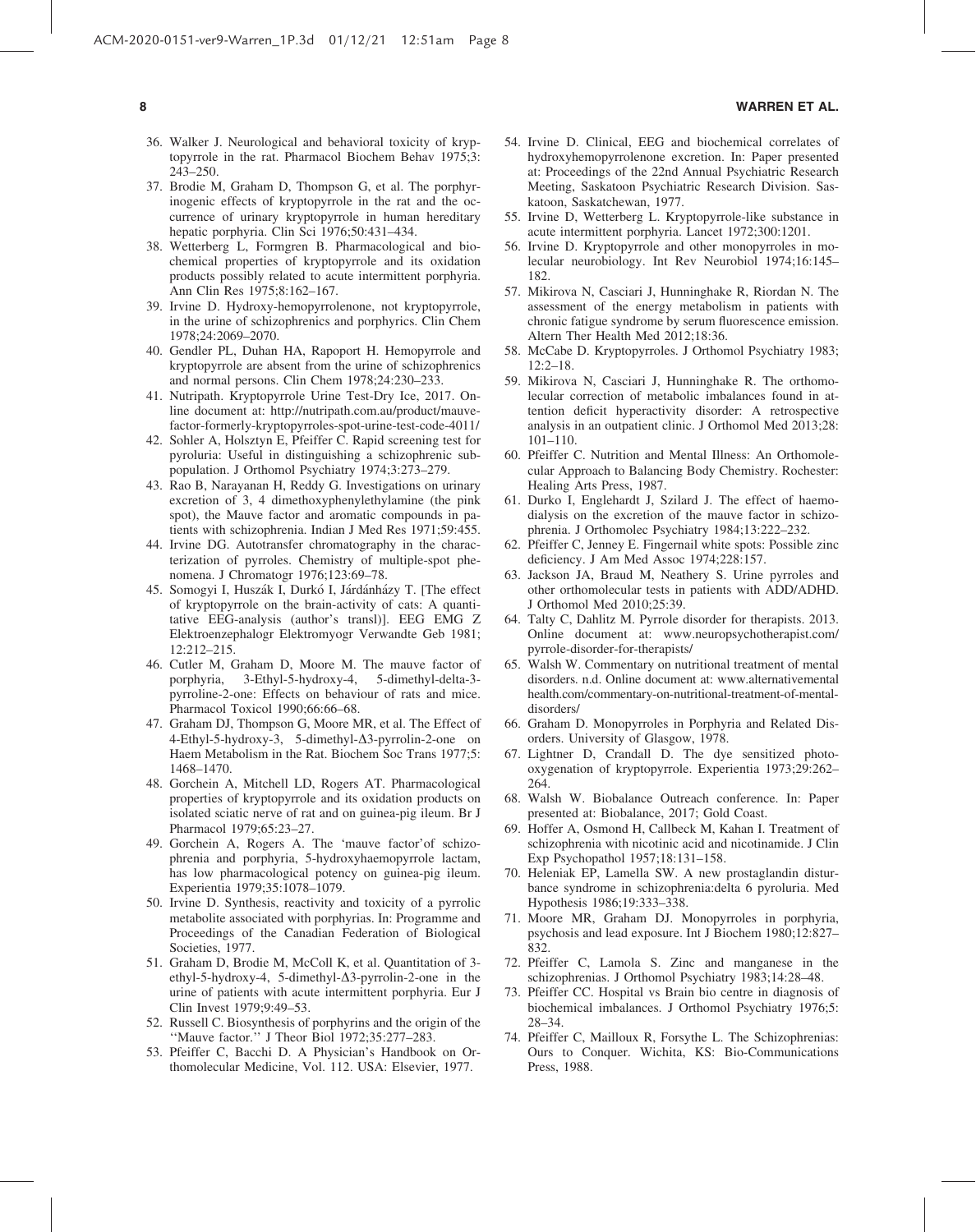- AU12 <sup>75</sup>. Edelman E. Natural Healing for Schizophrenia: And Other Common Mental Disorders. Borage Books, 2012.
	- 76. Parletta N, Milte CM, Meyer BJ. Nutritional modulation of cognitive function and mental health. J Nutr Biochem 2013;24:725–743.
	- 77. Merete C, Falcon LM, Tucker KL. Vitamin B6 is associated with depressive symptomatology in Massachusetts elders. J Am Coll Nutr 2008;27:421–427.
	- 78. Salgueiro MJ, Zubillaga M, Lysionek A, et al. Zinc as an essential micronutrient: A review. Nutr Res 2000;20:737– 755.
	- 79. Bui V, Marcinkevage J, Ramakrishnan U, et al. Associations among dietary zinc intakes and biomarkers of zinc status before and after a zinc supplementation program in Guatemalan schoolchildren. Food Nutr Bull 2013;34:143–150.
	- 80. Thompson R. Assessment of zinc status. Proc Nutr Soc 1991;50:19–28.
	- 81. Lowe NM, Fekete K, Decsi T. Methods of assessment of zinc status in humans: A systematic review. Am J Clin Nutr 2009;89:2040S–2051S.
	- 82. Pfeiffer C, Audette L. Pyroluria-zinc and B6 deficiencies. Int Clin Nutr Rev 1988;8:107–110.
	- 83. McGinnis W, Audhya T, Walsh W, et al. Discerning the mauve factor, part 2. Altern Ther Health Med 2008;14: 56–62.
	- 84. Hambly J, Francis K, Khan S, et al. Micronutrient therapy for violent and aggressive male youth: An open-label trial. J Child Adolesc Psychopharmacol 2017;27:1–10.
	- 85. Kershner J, Hawke W. Megavitamins and learning disorders: A controlled double-blind experiment. J Nutr 1979;109:819–826.
	- 86. Pfeiffer CC. Mental and Elemental Nutrients. Mineral Lab, 1980.
	- 87. Pfeiffer C, Holford P. Mental Illness and Schizophrenia: The Nutrition Connection. USA: Thorsons, 1987.
	- 88. Hvas A-M, Juul S, Bech P, Nexø E. Vitamin B6 level is associated with symptoms of depression. Psychother Psychosom 2004;73:340–343.
	- 89. De Souza MC, Walker AF, Robinson PA, Bolland K. A synergistic effect of a daily supplement for 1 month of 200 mg magnesium plus 50 mg vitamin B6 for the relief of anxiety-related premenstrual symptoms: A randomized, double-blind, crossover study. J Womens Health Gend-Based Med 2000;9:131–139.
	- 90. Whittle N, Lubec G, Singewald N. Zinc deficiency induces enhanced depression-like behaviour and altered limbic activation reversed by antidepressant treatment in mice. Amino Acids 2009;36:147–158.
	- 91. Deijen J, Van der Beek E, Orlebeke J, Van den Berg H. Vitamin B-6 supplementation in elderly men: Effects on mood, memory, performance and mental effort. Psychopharmacology 1992;109:489–496.
	- 92. Mishra GD, McNaughton SA, O'Connell MA, et al. Intake of B vitamins in childhood and adult life in relation to psychological distress among women in a British birth cohort. Public Health Nutr 2009;12:166–174.
- 93. Emmanuel NP, Lydiard RB, Reynolds RD, et al. Plasma pyridoxal phosphate in anxiety disorders. Biol Psychiatry 1994;36:606–608.
- 94. Scott T. How zinc and B6 prevent pyroluria and social  $\triangle$  AU13 anxiety. In: Schuler C, ed. The Anxiety Summit, 2014.
- 95. Krinke G, Naylor DC, Skorpil V. Pyridoxine megavitaminosis: An analysis of the early changes induced with massive doses of vitamin B6 in rat primary sensory neurons. J Neuropathol Exp Neurol 1985;44:117–129.
- 96. Schaeppi U, Krinke G. Pyridoxine neuropathy: Correlation of functional tests and neuropathology in beagle dogs treated with large doses of vitamin B6. Inflamm Res 1982; 12:575–582.
- 97. Bendich A, Cohen M. Vitamin B6 safety issues. Ann N Y Acad Sci 1990;585:321–330.
- 98. Bernstein AL. Vitamin B6 in clinical neurology. Ann N Y Acad Sci 1990;585:250–260.
- 99. National Institutes of Health. Vitamin B6. Dietary Supplement Fact Sheet 2016. Online document at: [https://ods](https://ods.od.nih.gov/factsheets/VitaminB6-HealthProfessional/) [.od.nih.gov/factsheets/VitaminB6-HealthProfessional/](https://ods.od.nih.gov/factsheets/VitaminB6-HealthProfessional/)
- 100. London R, Bradley L, Chiamori N. Effect of a nutritional supplement on premenstrual symptomatology in women with premenstrual syndrome: A double-blind longitudinal study. J Am Coll Nutr 1991;10:494–499.
- 101. National Institutes of Health. Zinc. Fact Sheet for Health <a>AU14</a> Professionals, 2016.
- 102. Whittaker P. Iron and zinc interactions in humans. Am J Clin Nutr 1998;68:442S–446S.
- 103. Willis MS, Monaghan SA, Miller ML, et al. Zinc-induced copper deficiency: A report of three cases initially recognized on bone marrow examination. Am J Clin Pathol 2005;123:125–131.
- 104. Natural Insight. Pyroluria—A Hidden Disorder. 2016. Online document at: [https://healdove.com/disease-illness/](https://healdove.com/disease-illness/Pyroluria-A-Hidden-Disorder) [Pyroluria-A-Hidden-Disorder](https://healdove.com/disease-illness/Pyroluria-A-Hidden-Disorder)
- 105. Scott T. The Antianxiety Food Solution: How the Foods You Eat Can Help You Calm Your Anxious Mind, Improve Your Mood, and End Cravings. New Harbinger Publications, 2011.
- 106. Mulder R, Rucklidge J, Wilkinson S. Why has increased provision of psychiatric treatment not reduced the prevalence of mental disorder? Aust N Z J Psychiatry 2017;51: 1176–1177.

Address correspondence to: *Benjamin Warren, Msc (Holistic Nutrition), PhD Candidate School of Psychology, Speech and Hearing University of Canterbury Private Bag 4800 Christchurch 8140 New Zealand*

*E-mail:* ben@bepure.co.nz